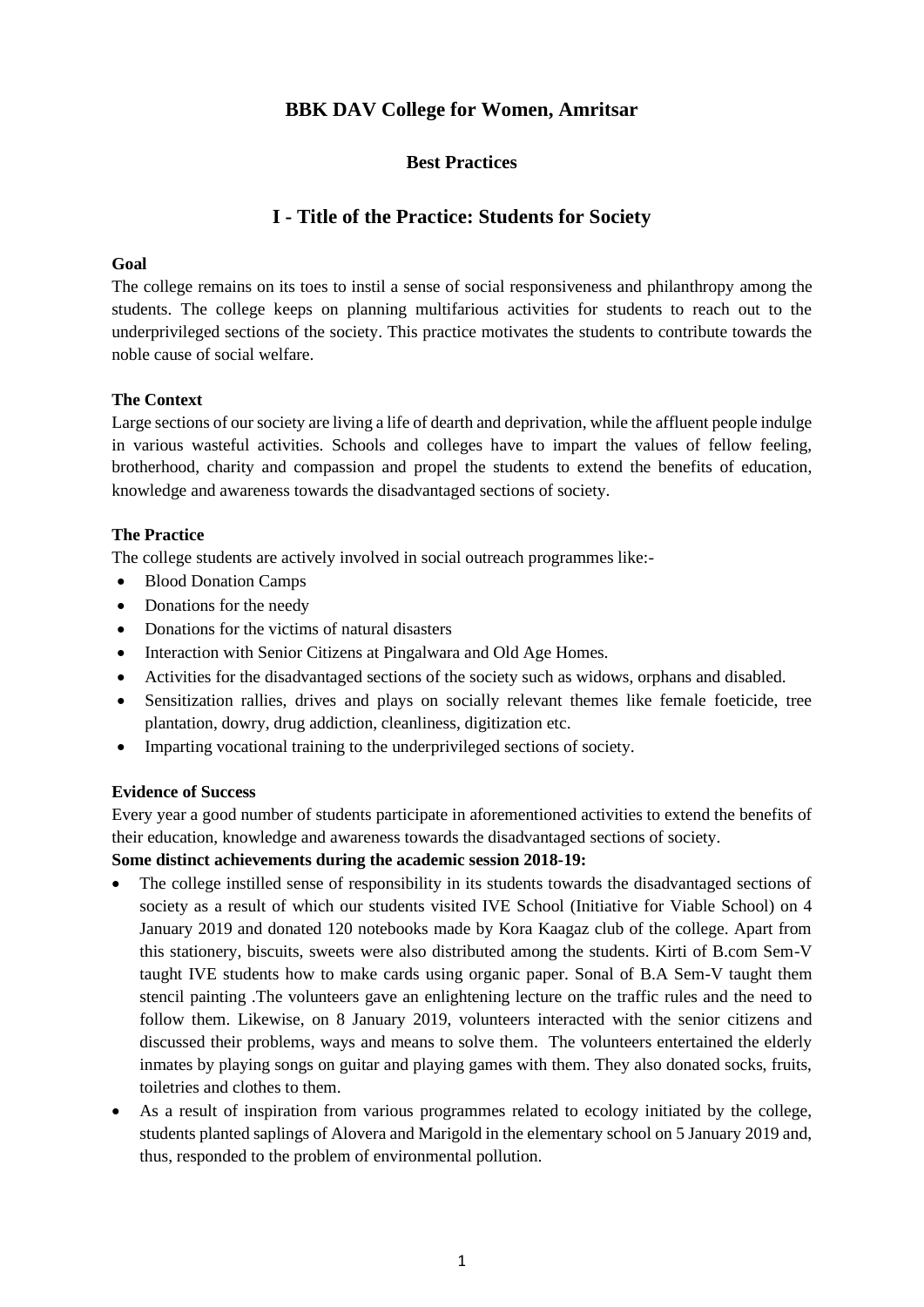- To spread the message of hygiene, 45 cadets participated in Swacch Bhart Abhyan, cleaned the areas around the campus and set an example before others to come forward and contribute to the mission of "Clean India".
- On 5 January 2019, the volunteers interacted with the students of elementary and middle school of Malawali village, Gumtala. NSS volunteers Agrima, Divyanshi, Samiksha and Swasti taught them Maths using play way method. For the health of environment, palm trees, Alovera and Marigold were planted in the elementary school. The Volunteers distributed notebooks, stationery, biscuits etc among students.
- Cadets paid visit to the Military Hospital and helped old people and other patients who were in need on 29 & 30 August 2018 as well as on 4 February 2019.
- Nearly 300 NSS volunteers took a swachtha oath to devote 100 hours in various activities to make their country clean.
- 27 cadets donated blood in Blood Donation Camp held at the college premises on 6.03.2019. Similarly, Another Blood Donation Camp was held on 16.03.2019 by the Youth Red Cross Society in which 89 students from different departments came forward to donate blood.
- On 5 January 2019, the volunteers interacted with the students of elementary and middle school of Malawali village, Gumtala. NSS volunteers Agrima, Divyanshi, Samiksha and Swasti taught them Maths using play way method. For the health of environment, palm trees, Alovera and Marigold were planted in the elementary school. The Volunteers distributed notebooks, stationery, biscuits etc among students.
- On 06.01.2019, the volunteers taught the art of making pots, paper bags and bangles to the villagers.
- On 07.01.2019, the volunteers donated soft toys and 20 chairs to the elementary school of Malawali.

#### **Problems encountered**

The college students are forever geared for social outreach and philanthropic activities. While performing these activities, their classes are missed. However, by attending extra classes/remedial classes, they make good their loss.

## **II - Title of the Practice: Imparting leadership skills to students.**

#### **Goal**

The college is committed to impart the values of responsibility, initiative and decision-making to its students. This practice inculcates leadership skills, such as commitment, dedication, accountability, honesty, vision and creativity in the students.

**The Context:** There is cut-throat competition in the current world. To survive in such a world, students need to develop global competencies to meet the demands of the changing scenario successfully. Schools and colleges have to inculcate leadership skills in students so that they are able to move in sync with the changing world.

**The Practice:** The college has various committees, clubs and societies to develop leadership skills among the students. All the student bodies aim at grooming the future leaders of the country.

**Student Council:** The institution has a very vibrant Student Council functioning as a pyramid like structure with the Head girl on the top, followed by a joint head girl and 3 assistant head girls from different streams. The members of the student council are the elected class representatives who have, in turn, been chosen by the section representatives who are also on the body of the student council.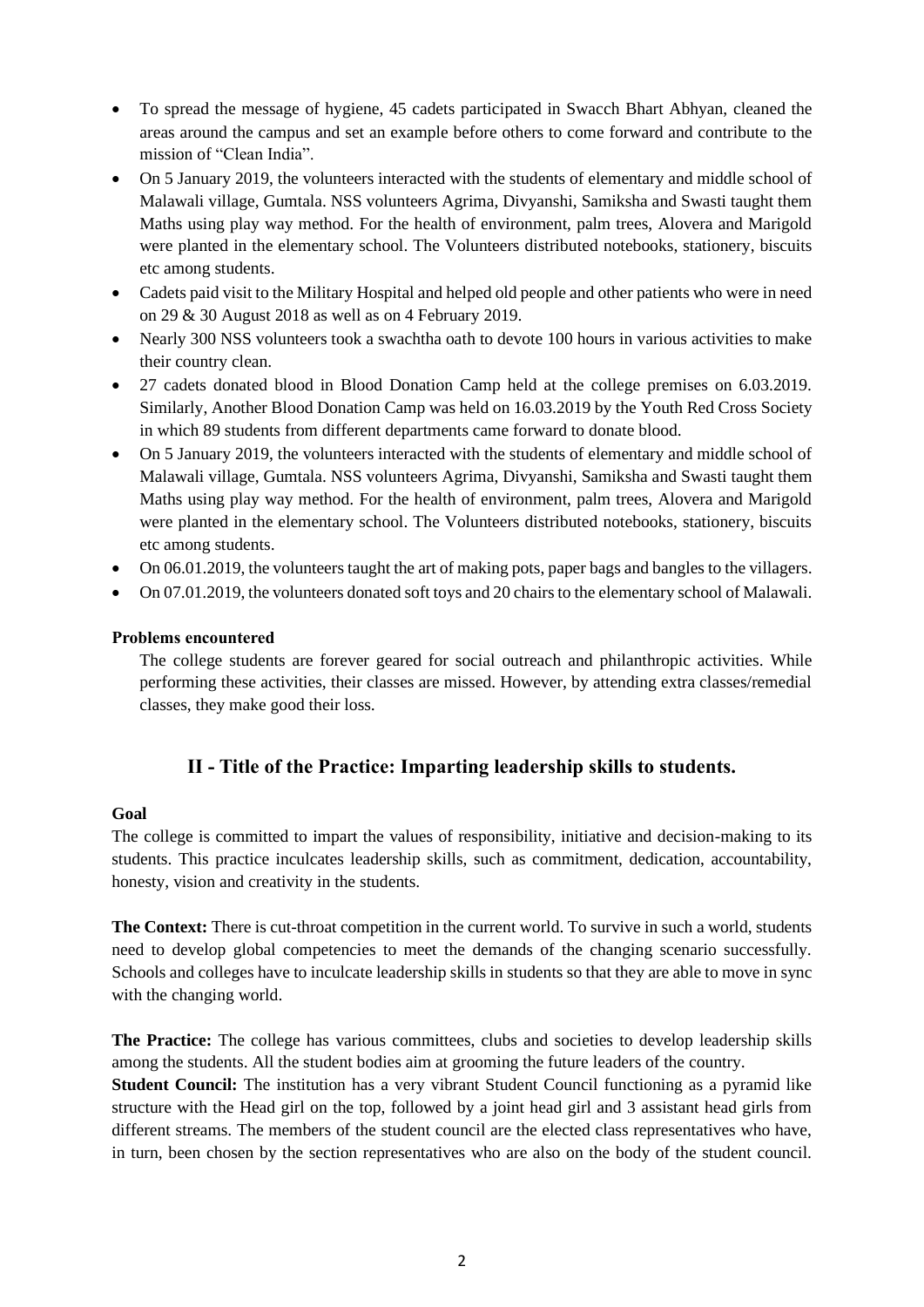Other members include merit holders and in charges of various clubs and societies. It is ensured that all the members of the student council are role-models. The major activities of the student council are:

- to organize functions like Talent Hunt and Farewell party for outgoing classes
- to conduct the assembly, maintain discipline and cleanliness in the institution
- to bring the grievances of the students to the notice of the authorities and give healthy suggestions for betterment of student community.
- to create a link between administration and students

#### **Scholars Club**

The scholars club comprises merit holders who have won top slots in the university examinations. The teachers of various faculties interact with the members of the club at regular intervals. The members of the Scholars Club update the faculty regarding their academic progress, highlighting the problem areas where any kind of help from the institution is required.

#### **Editorial Board**

Every section of the college magazine has a Student Editor who helps source articles from the students and also assists in editing the college magazine *Shachi*. They write editorials on the crucial issues of life. These assignments add to their creative skills.

### **Library Committee**

The library committee has a number of student volunteers who help the readers access books and ensure security and discipline in the library. The volunteers are always willing to lend a helping hand to the differently-abled. These tasks inculcate leadership qualities and instil a sense of responsibility in them.

# **Hostel Committee**

The hostel committee has a number of student representatives who take decisions regarding the functions to be organized, maintenance of discipline and cleanliness in the hostel. The student representatives are also involved in planning the menu of the Hostel Mess. They work in close cooperation with the wardens of the college hostel. By the time they leave hostel, they are full-fledged leaders.

#### **Discipline Committee**

This is a student force that is always on its toes helping in the routine functioning of the college by maintaining discipline on the college campus during their free periods. The committee is comprised of a president, vice president, a secretary and a joint secretary. The committee members contribute to maintenance of discipline in all the important functions and activities of different departments of the college. While discharging their discipline duty, they acquire those special leadership skills required for running big institutions.

#### **Mess and Canteen Committee**

- Members ensure that healthy food cooked in hygienic conditions is served to the students at reasonable prices.
- Members review the rates annually.
- Wide varieties of foods are served keeping in mind the nutrition value. For e.g. there is fresh juice corner & a milk booth on the campus.
- Students are deputed in and around the canteen area to ensure fair price and hygiene.

#### **Evidence of Success**

Every year a good number of students act as in charges of various committees, clubs and societies and carry out various activities and, develop various leadership skills, such as, commitment, dedication, accountability, honesty, vision and creativity.

During the academic session 2018-19, members of Student Council assisted in organizing functions like *Nav Sugandhi* Fresher's Fiesta 2018, 48<sup>th</sup>Convocation, Sports Awards Day etc. Members of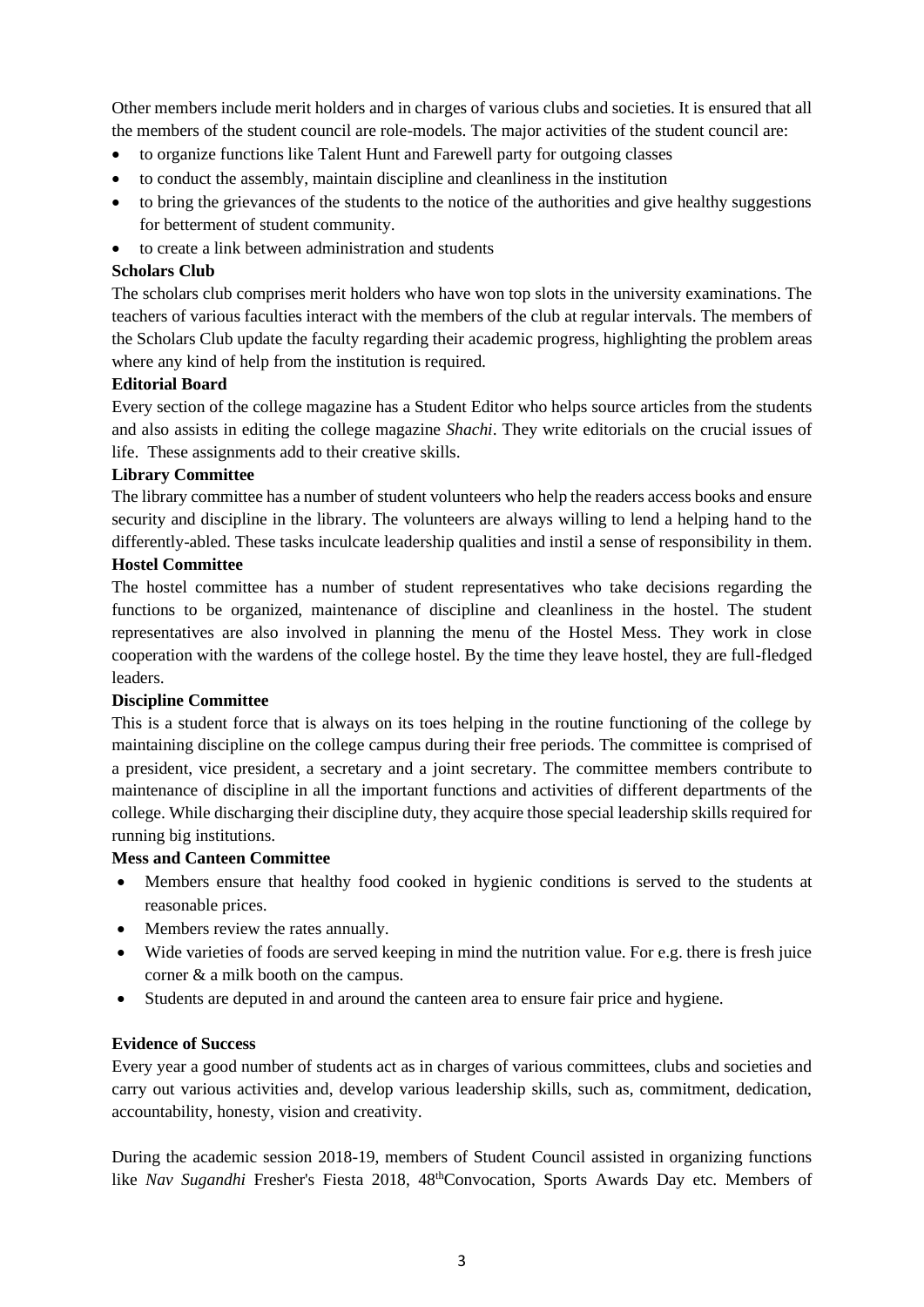Discipline Committee maintained discipline during these events. Besides, Members of Discipline Committee maintained discipline in the corridors during classes. Similarly, Student Editors of the college magazine Shachi helped source articles from the students and also assisted in editing during the academic session 2018-19.Members of the Library Committee helped the readers access books and ensured security and discipline in the library. Members of the Scholars Club held meetings with the teachers in charge& updated the faculty regarding their academic progress, highlighting the problem areas where any kind of help from the institution is required. Members of the Hostel Committee helped in the maintenance of discipline & cleanliness in the hostel. Members of mess and canteen committee made a huge contribution in maintaining the quality of food and rates.

During the academic session 2018-19, the students developed and exhibited the qualities of commitment, integrity, dedication, accountability and decision..

## **Some distinct achievements during the academic session 2018-19**

- Exhibiting leadership skills of responsibility, initiative, decision-making, vision and creativity:
	- Agrima Sharma, BA Sem-V Divyanshi Sharma, B.Com. Sem-V, Jasleen Kaur Ahuja, B.Sc.(Economics) Sem-V, Samiksha , B.Com. Sem-V, Aashima Khurana, M.Com. Sem-III, Pavneet Kaur, B.Sc.(Economics) Sem-V, Navpreet Kaur, B.Sc.(Economics) Sem-V, Nandita Sharma, B.Sc. (Economics) Sem-V, Mehak Puri, Bachelor in Business Administrator Sem-V, Shreya Khemka, Bachelor in Business Administrator Sem-V, Swasti Mehra, Bachelor of Design Sem-VII and Mannat Mahajan, Bachelor in Business Administrator Sem-III organized a 7 Day Camp in the adopted villages Malawali and Tabowali
	- Gazal ,BA Sem-V acted as President of Dance Club.
	- Manpreet Sohal, BA Sem-V acted as President of Music Vocal Club.
	- Bhawanapreet, BA Sem-V acted as President of Music Instrumental Club.
	- Suvidha Duggal , Master of Journalism & Mass Communication Sem-III acted as President of Theatre Club.
	- Jyotpreet Kaur Arora , M.Com. Sem-III acted as Joint Secretary of Theatre Club
	- Mehak Sharma, BA Eng (Honours) Sem-V acted as President of Youth Welfare
	- Samiksha, B.Com. Sem-V acted as Joint Secretary of Discipline Committee
	- Vamika Khanna, Bachelor of Fine Art Sem-III, Sonia,B.Com.Sem-III, Muskan Arora, BA Sem-III, Muskan Kapoor, BA Sem-III and Puneet Pahwa, B.Com. Sem-III assisted in Theater Items in Youth Festival
	- SUO Saba Butt, BA Sem-V, acted as President of NCC Army Wing
	- UO Kritika, BA Sem-III, acted as Vice President of NCC Army Wing & President of Red Cross Society.
	- Cadet SGT Monica acted as President of NCC Air Wing
	- Cadet SGT Taniya acted as Vice President of NCC Air Wing
	- Agrima Sharma, BA Sem-V acted as President of the NSS, Member NSS Core Committee and Member of Organizing Committee of NSS for the special 7 Day Camp in the adopted villages Malawali and Tabowali.
	- Nidhi Malhotra, Bachelor in Business Administration Sem-V and Divyanshi Sharma, B.Com. Sem-V acted as Joint Head Girls
	- Ishita Gupta, Bachelor of Computer Applications Sem-V, Anudeep Kaur, B.Sc. (Information Technology) Sem-V, Anmoldeep Kaur, B.Sc. (Information Technology) Sem-V, Nishtha Takiar, B.Com.(Regular)Sem-V, Nishtha Taneja, B.Com. (Honours) Sem-V and Mehak Sharma, BA (English Honours) Sem-V acted as Assistant Head Girls
	- Agrima Sharma, BA Sem-V,Pavneet Kaur, B.Sc.( Economics) Sem-V and Jasleen Kaur Ahuja, B.Sc.( Economics) Sem-V acted as President of Discipline Committee, Vice-President of Discipline Committee and Secretary of Discipline Committee respectively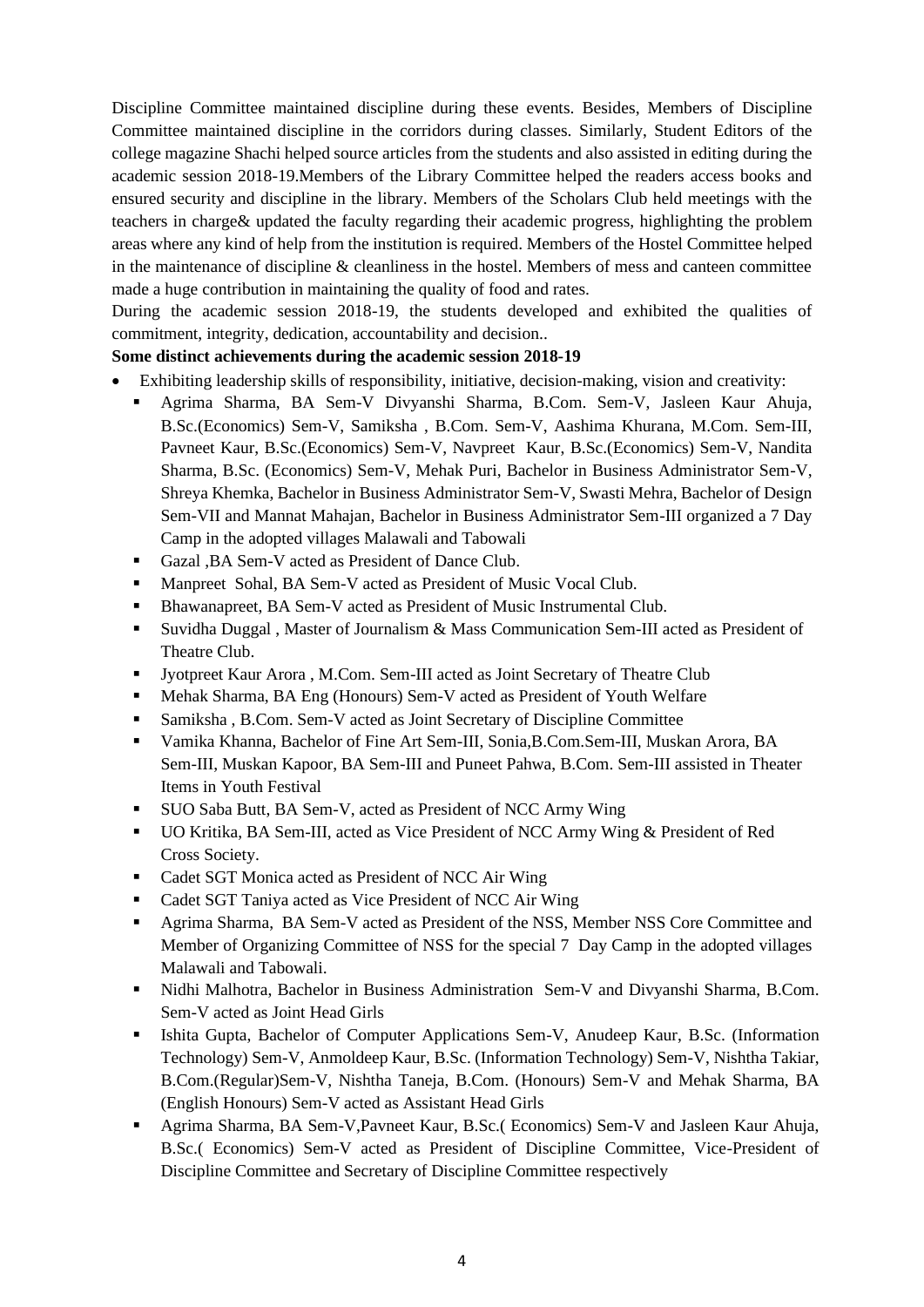- **Manroop Kaur, MA Sem-IV, Monica Thakural, Bachelor of Journalism & Mass Communication** Sem-V, Banni, BA Sem-V, Karamjit Kaur, BA Sem-V, Ekta Arora, BA Sem-III, Jaskiran Kaur, MA Sem-III, Pardeep Kaur, BA Sem-V, Surbhi, BA Sem-V, Shubika, BA Sem-V, Sukhmani Dua, B.Sc. Medical Sem-VI, Nandini, B.Sc. Medical Sem-IV, Jarman Kaur, B.Sc. Biotech Sem-VI, Rajdeep Lehri, Bachelor in Business Administrator Sem-VI, Chahat Midha, M.Com. Sem-IV, Jyotsna Suri, B.Com Sem-VI, Noblepreet Kaur, BA Sem-V, Simranjeet Kaur, B.Sc. (Non-Medical) Sem-V, Arushi Jain, Bachelor of Computer Applications Sem-V and Nikita MA Sem-III acted as Student Editors of the college Magazine.
- During 2018-2019, the following students of Multimedia performed leadership roles:
	- Ayushi of B.Des. Multimedia Semester V- acts as a graphic designer and video production at Dotzot Company (Amritsar).
	- Garima of B.Des. Multimedia Semester V- acts as a video production at Dotzot Company (Amritsar).
	- Pallavi of B.Des. Multimedia Semester VII- acts as a graphic designer at Gradico Consultants Limited (Amritsar).
	- Samridhi Aneja of M.Des. Multimedia Semester III- acts as a Founder, Designer and Mentor at Graphixie (Amritsar).
	- Laveena of M.Des. Multimedia Semester I- acts as a Graphic Designer at Aatmnirbhar and intern at Gifkaro.
	- Kriti Dutt of B.Des. Multimedia Semester V- acts as an Analyst Trainee at Value Creatives (Amritsar).
	- Prachi Gera of B.Des. Multimedia Semester VII- acts as a Graphic Designer and Content Writer at Value Creatives (Amritsar).
	- Ravnoor of B.Des. Multimedia Semester VII- acts as a Creative Head at Voice Riders.
	- Mehak Kapoor of B.Des. Multimedia Semester VII- acts as a Graphic Designer at Mehra Processor (Amritsar).
	- Kangan Sehgal of B.Des. Multimedia Semester VII- acts as a Graphic Designer at Cambridge International School, Ajanta Public School (Amritsar).
	- Rythem Mehra of B.Des. Multimedia Semester VII- acts as a Graphic Designer at Elites Institute (Amritsar).
	- Suvasni Duggal of B.Des. Multimedia Semester V- acts as a Graphic Designer at Kiddies Wink (Amritsar).
	- Janvi Kalra of B.Des. Multimedia Semester VII- acts as a Graphic Designer at Sareen Impex Pvt. Ltd (Amritsar).
	- Nandini Nischal of B.Des. Multimedia Semester VII- acts as a Graphic Designer at Being Hatke (Amritsar).
	- Charu Mahajan of B.Des. Multimedia Semester VII- acts as a Founder and Owner of Graphicos (Amritsar).
	- Ridhi Jain of B.Des. Multimedia Semester VII- acts as a Graphic Designer at Value Creatives (Amritsar).
	- Priyanka Uppal of B.Des. Multimedia Semester VIII- acts as a Graphic Designer at Fotographic (Chandigarh).
	- Swati Mahajan of M.Des. Multimedia Semester IV- acts as a Animation Artist at Shemaroo Production House (Amritsar).
	- Tania Sekhri of M.Des. Multimedia Semester IV- acts as a Animation Artist at Cambridge International Academy (Amritsar).
	- Harpriya Kaur of M.Des. Multimedia Semester IV -acts as a Office Admin at Counsel One Immigration Services (Amritsar).